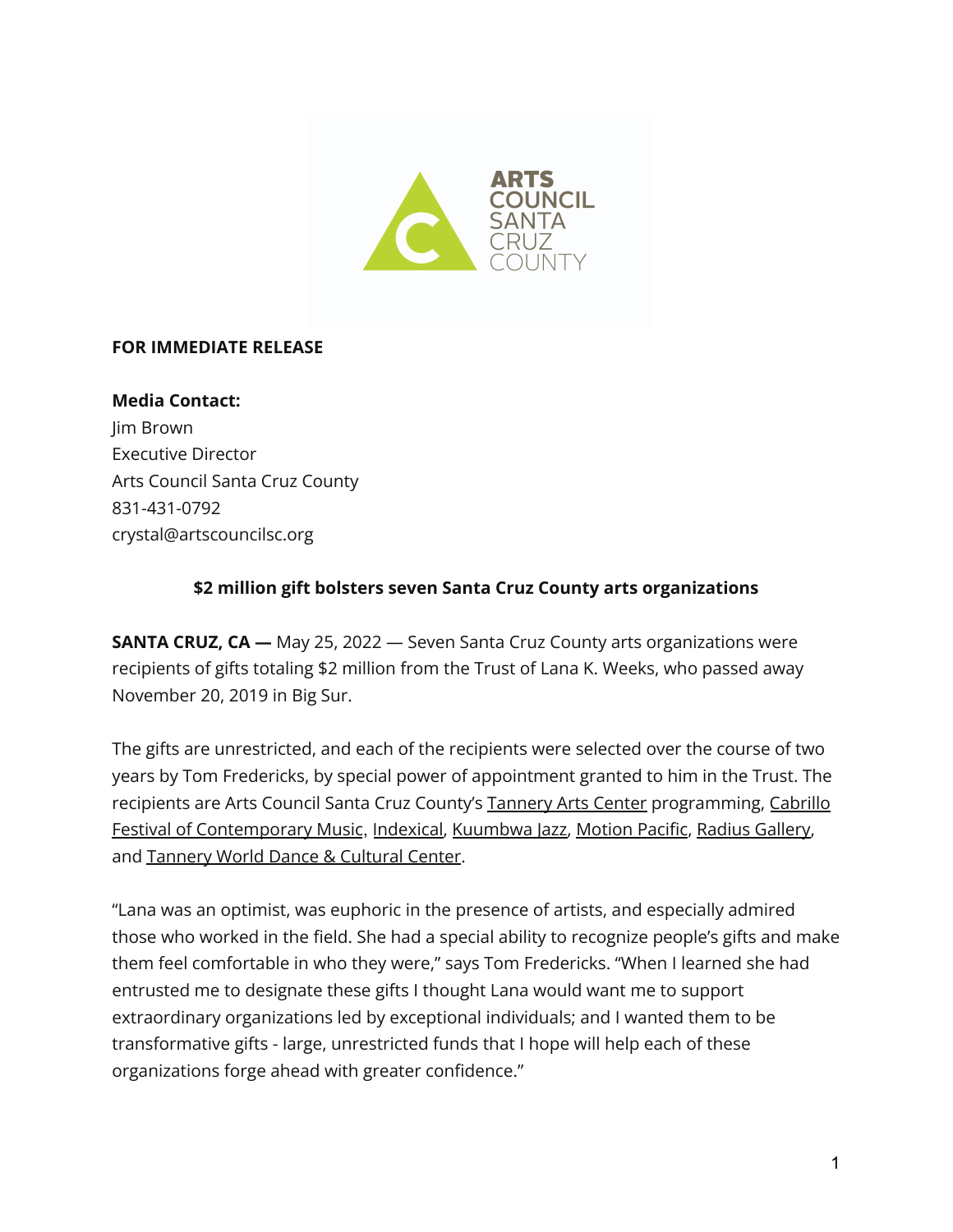Lana's roots were in Washington, Iowa. After graduating college in 1980, she became Audience Development Director of the Houston Ballet. Lana's subsequent development work in the San Francisco Bay Area was with Stanford's Lively Arts, Mountain View's Center for the Performing Arts, and Pacific Repertory Theater in Carmel. In 1998, she became Development Consultant to the non-profit Sunset Center for the Arts for the theater renovation completed in 2003, a joint project with the City of Carmel. In 2004 Lana joined the Big Sur Land Trust as Development Director, guiding the Trust from traditional conservation to expanding its impact in wider Monterey County. Lana held a special affinity for Santa Cruz and was a longtime patron of the Cabrillo Festival and Kuumbwa Jazz.

"We are profoundly grateful for Lana's generosity," says Ellen Primack, Executive Director of the Cabrillo Festival of Contemporary Music. "This incredible bequest supports the arts at a critical time when the arts are being left behind for safety net concerns. These unprecedented resources and the encouragement it offers will make a significant impact for each of our organizations."

"Beyond the value of these organizations' work, I believe Santa Cruz needs this talented cohort of established and emerging leaders," says Tom Fredericks, "These gifts let them know they are seen, admired, and valued, and give them a little air to breathe, so that they don't stop, they don't hesitate, they continue moving forward."

"Lana's bequest is an incredible example of how gifts can leave an indelible legacy," says Jim Brown, Executive Director of Arts Council Santa Cruz County. "We encourage anyone interested in making an impact in the arts to consider planned giving."

[Learn](https://www.artscouncilsc.org/weeks-arts-leaders) more about the seven leaders highlighted by these gifts.

If you love the arts and want to consider including an organization in your will or trust, feel free to reach out to any of these organizations.

## ###

## **About Arts Council Santa Cruz County**

The Arts Council generates creativity, vibrancy, and connection in Santa Cruz County. For 40 years, we have fueled our creative community, supporting individual and collective artistic expression and building bridges and bonds between people throughout our county. We know that art changes lives. In Santa Cruz the arts are also an economic driver (\$32 million of economic activity annually), contribute to civic pride, and are one of the most powerful